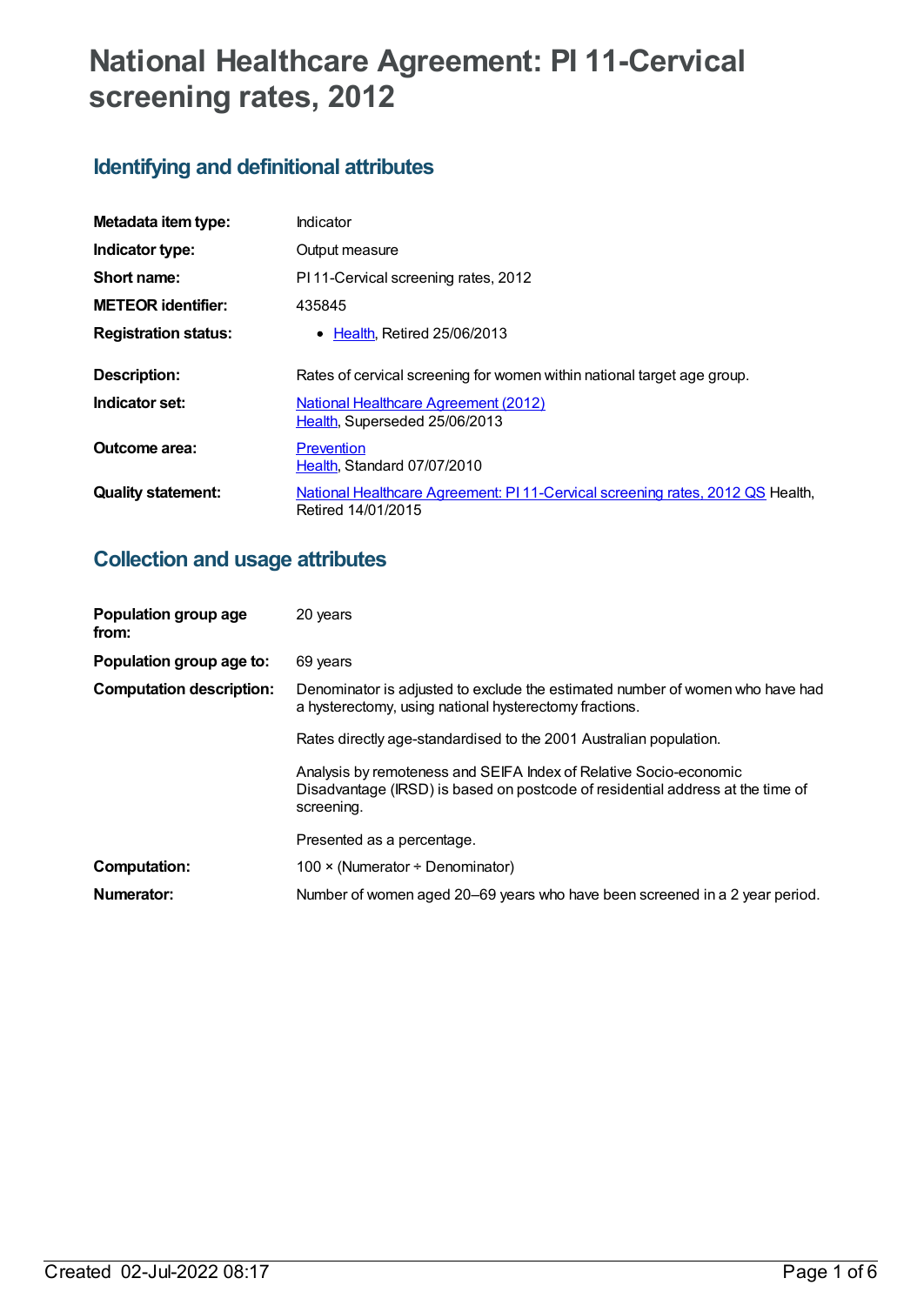#### **Data Element**

Women who have undergone cervical cancer screening in a 2 year period

#### **Data Source**

ABS 2004-05 National [Aboriginal](https://meteor.aihw.gov.au/content/394146) and Torres Strait Islander Health Survey (NATSIHS)

#### **Guide for use**

Data source type: Survey For Indigenous women only

#### **Data Element / Data Set**

#### **Data Element**

Person—age

**Data Source**

National Cervical [Screening](https://meteor.aihw.gov.au/content/394276) Program

**Guide for use**

Data source type: Registry

#### **Data Element / Data Set**

**Data Element**

Person—person identifier

**Data Source**

National Cervical [Screening](https://meteor.aihw.gov.au/content/394276) Program

**Guide for use**

Data source type: Registry

### **Data Element / Data Set**

[Person—age,](https://meteor.aihw.gov.au/content/303794) total years N[NN]

#### **Data Source**

ABS 2004-05 National [Aboriginal](https://meteor.aihw.gov.au/content/394146) and Torres Strait Islander Health Survey (NATSIHS)

#### **Guide for use**

Data source type: Survey For Indigenous women only

**Denominator:** Population of women aged 20–69 years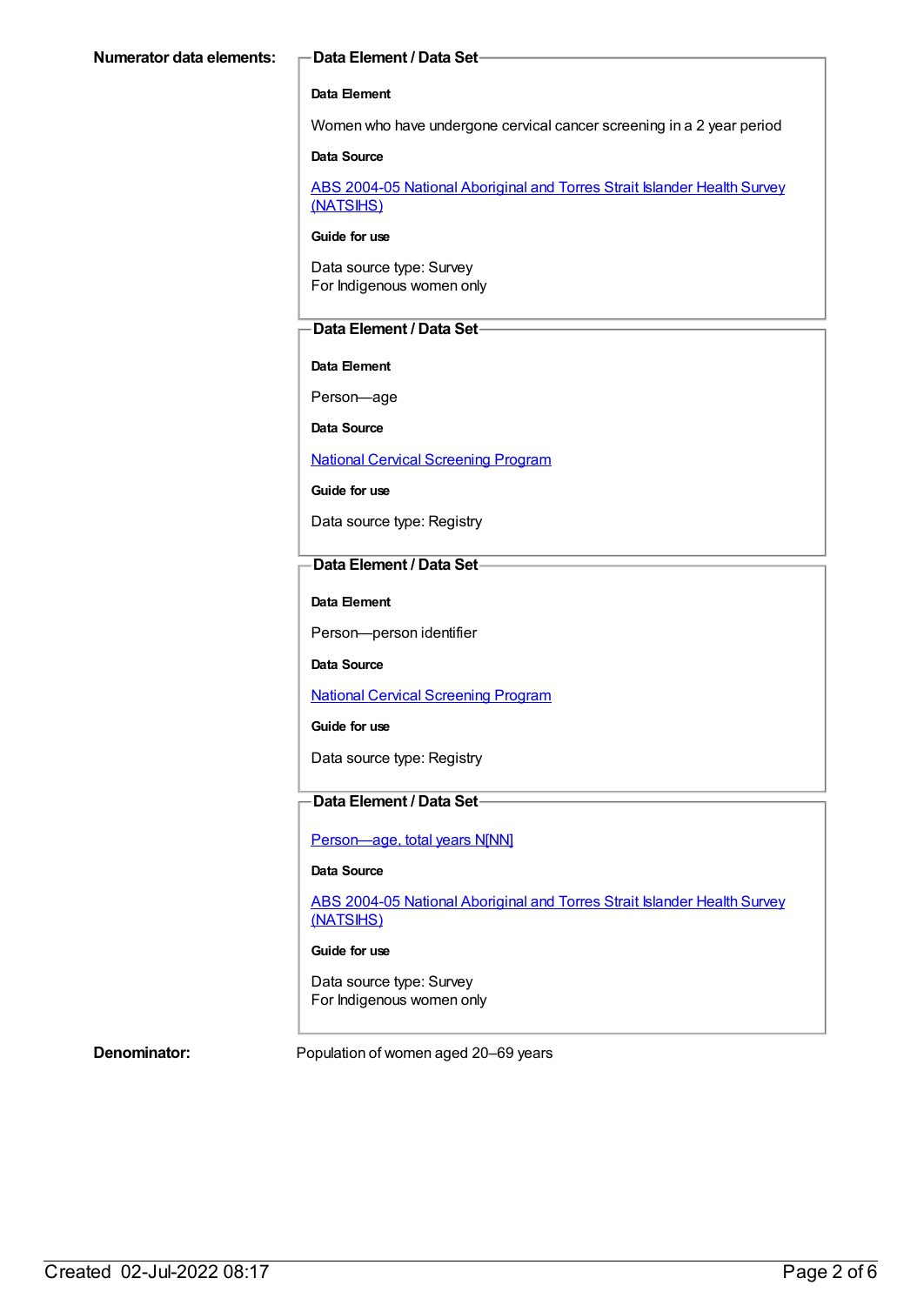#### **Denominator data elements:**

#### **Data Element / Data Set**

#### **Data Element**

Person—estimated resident population of Australia

#### **Data Source**

ABS Estimated resident population (total [population\)](https://meteor.aihw.gov.au/content/393625)

#### **Guide for use**

Data source type: Census-based plus administrative by-product data

#### **Data Element / Data Set**

#### **Data Element**

Proportion of women within the target population who have had a hysterectomy

#### **Data Source**

National Hospital Morbidity [Database](https://meteor.aihw.gov.au/content/394352) (NHMD)

#### **Guide for use**

Data source type: Administrative by-product data Used for hysterectomy fractions

#### **Data Element / Data Set**

[Person—age,](https://meteor.aihw.gov.au/content/303794) total years N[NN]

#### **Data Source**

ABS 2004-05 National [Aboriginal](https://meteor.aihw.gov.au/content/394146) and Torres Strait Islander Health Survey (NATSIHS)

#### **Guide for use**

Data source type: Survey For Indigenous women only

### **Data Element / Data Set**

Person-age, total years N[NN]

#### **Data Source**

National Hospital Morbidity [Database](https://meteor.aihw.gov.au/content/394352) (NHMD)

#### **Guide for use**

Data source type: Administrative by-product data Used for hysterectomy fractions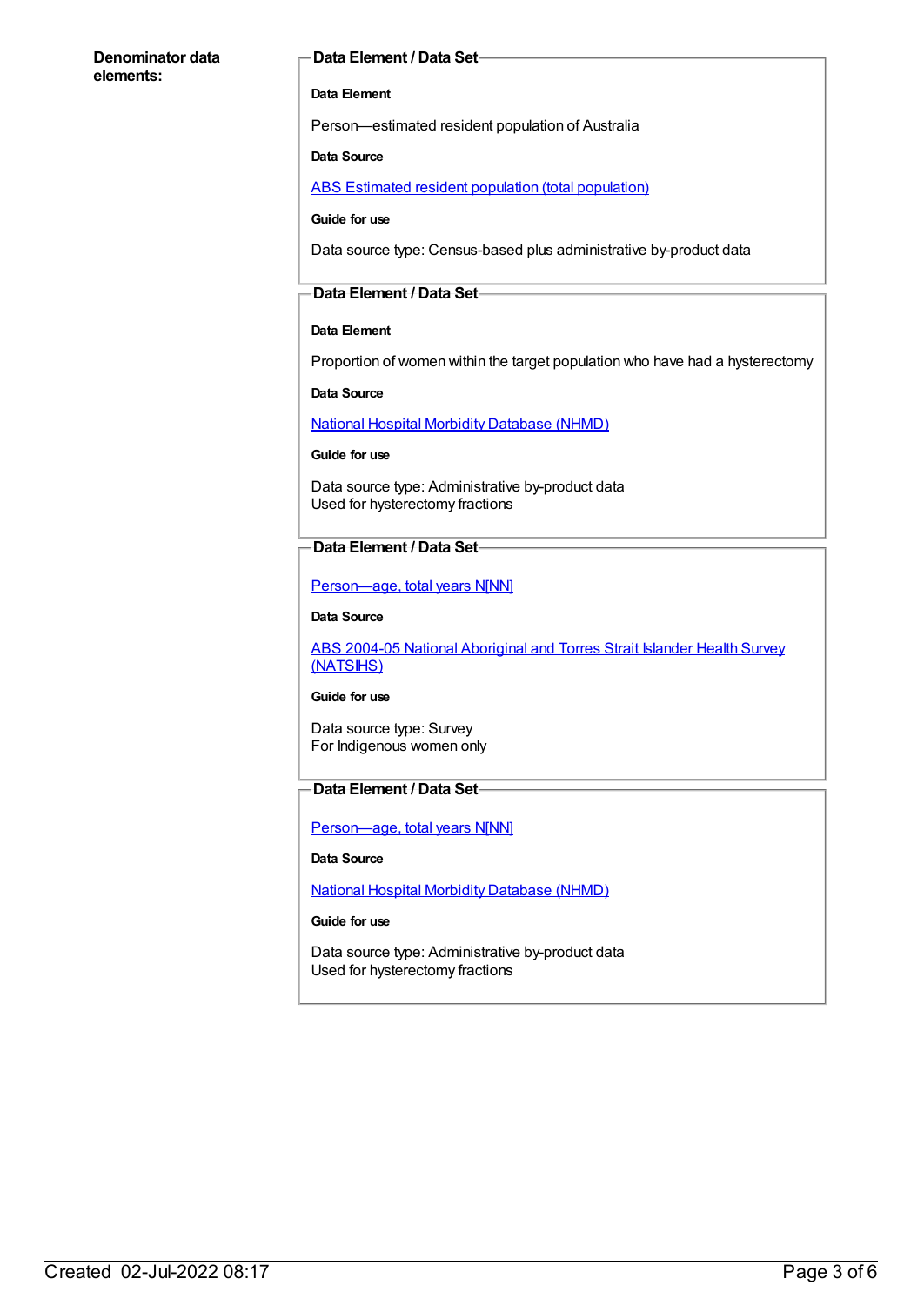| Disaggregation:                         | 2007-2008 and 2008-2009 (revised for new hysterectomy fractions), 2009-2010<br>-State and territory, by:                               |
|-----------------------------------------|----------------------------------------------------------------------------------------------------------------------------------------|
|                                         | • remoteness (Australian Standard Geographical Classification Remoteness<br>Structure)                                                 |
|                                         | • SEIFA Index of Relative Socioeconomic Disadvantage (IRSD) quintiles                                                                  |
|                                         | 2007-2008 and 2008-2009 (revised for new hysterectomy fractions), 2009-2010<br>—Nationally, by:                                        |
|                                         | $\bullet$ SEIFA IRSD deciles                                                                                                           |
|                                         | State and territory, by Indigenous status (no new data)                                                                                |
|                                         | Some disaggregation may result in numbers too small for publication.                                                                   |
| <b>Disaggregation data</b><br>elements: | <b>Data Element / Data Set-</b>                                                                                                        |
|                                         | Data Element                                                                                                                           |
|                                         | Establishment-Australian state/territory identifier                                                                                    |
|                                         | Data Source                                                                                                                            |
|                                         | <b>National Cervical Screening Program</b>                                                                                             |
|                                         | Guide for use                                                                                                                          |
|                                         | Data source type: Administrative by-product data<br>Used for disaggregation by state and territory                                     |
|                                         | Data Element / Data Set-                                                                                                               |
|                                         | Data Element                                                                                                                           |
|                                         | Person (address)-Australian postcode                                                                                                   |
|                                         | Data Source                                                                                                                            |
|                                         | <b>National Cervical Screening Program</b>                                                                                             |
|                                         | Guide for use                                                                                                                          |
|                                         | Data source type: Administrative by-product data<br>Used for disaggregation by remoteness and SEIFA IRSD                               |
| Comments:                               | Most recent data available for 2012 CRC report: 2009-2010 (calendar years: total<br>population); 2004-05 (Indigenous status: NATSIHS). |
|                                         | Screening rates for Indigenous women are based on the ABS National Aboriginal<br>and Torres Strait Islander Health Survey (NATSIHS).   |

## **Representational attributes**

| <b>Representation class:</b> | Percentage |
|------------------------------|------------|
| Data type:                   | Real       |
| Unit of measure:             | Person     |
| Format:                      | NN.N       |

## **Indicator conceptual framework**

| <b>Framework and</b> | <b>Accessibility</b>     |
|----------------------|--------------------------|
| dimensions:          |                          |
|                      | <b>Health behaviours</b> |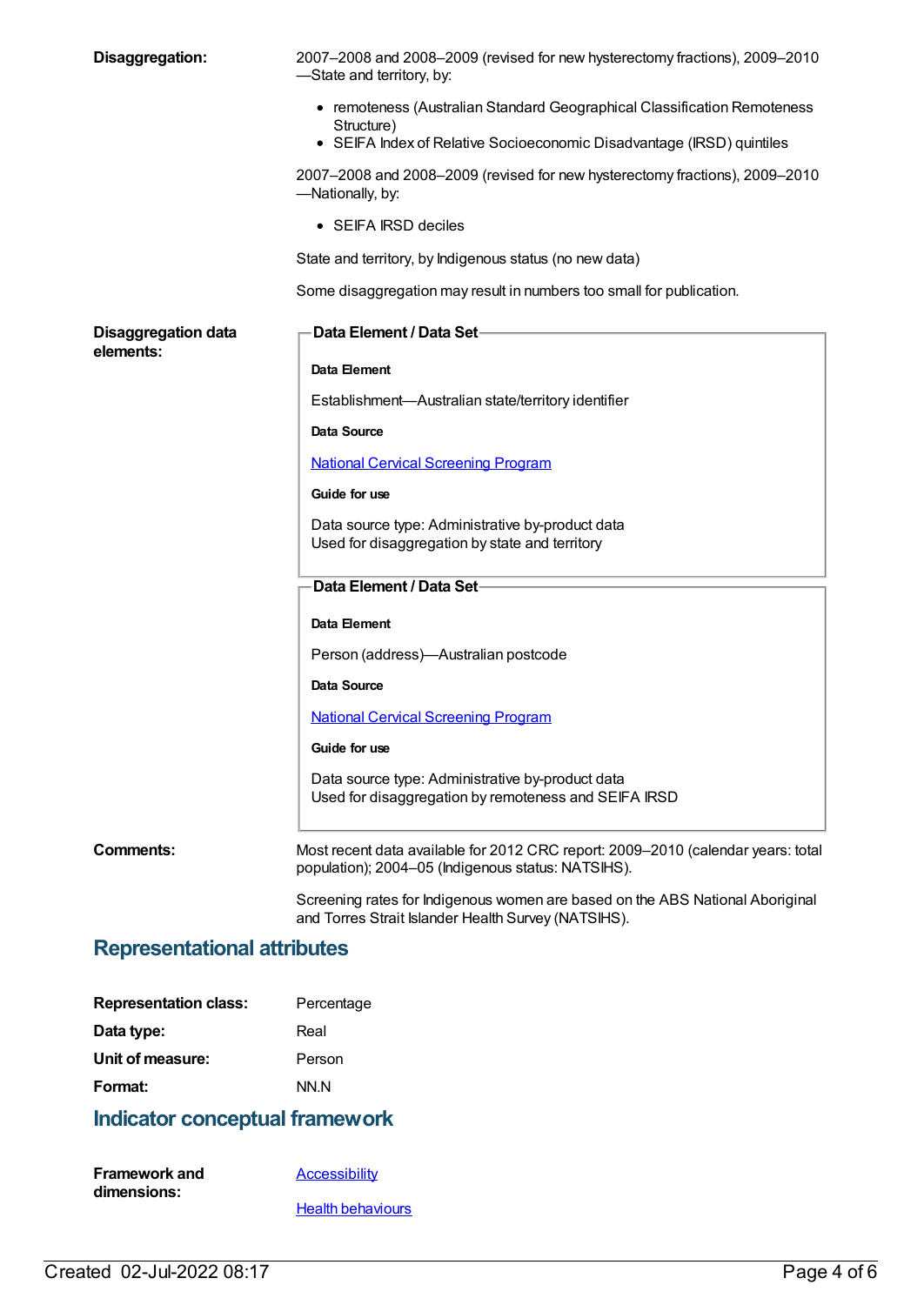## **Data source attributes**

 $Data$  **sources:** 

|        | Data Source                                                                           |
|--------|---------------------------------------------------------------------------------------|
|        | ABS Estimated resident population (total population)                                  |
|        | Frequency                                                                             |
|        | Quarterly                                                                             |
|        | <b>Quality statement</b>                                                              |
|        | ABS Estimated resident population (total population), QS                              |
|        | Data custodian                                                                        |
|        | <b>Australian Bureau of Statistics</b>                                                |
|        | Data Source                                                                           |
|        | <b>National Cervical Screening Program</b>                                            |
|        | Frequency                                                                             |
| Annual |                                                                                       |
|        | Data custodian                                                                        |
|        | Department of Health and Ageing                                                       |
|        | <b>Data Source</b>                                                                    |
|        | <b>National Hospital Morbidity Database (NHMD)</b>                                    |
|        | Frequency                                                                             |
| Annual |                                                                                       |
|        | Data custodian                                                                        |
|        | Australian Institute of Health and Welfare                                            |
|        | <b>Data Source</b>                                                                    |
|        | ABS 2004-05 National Aboriginal and Torres Strait Islander Health Survey<br>(NATSIHS) |
|        | Frequency                                                                             |
|        | Every 6 years                                                                         |
|        | Data custodian                                                                        |
|        | <b>Australian Bureau of Statistics</b>                                                |

## **Accountability attributes**

| <b>Reporting requirements:</b>                                                     | National Healthcare Agreement              |
|------------------------------------------------------------------------------------|--------------------------------------------|
| Organisation responsible<br>for providing data:                                    | Australian Institute of Health and Welfare |
| <b>Further data development / Specification: Long-term</b><br>collection required: |                                            |

## **Source and reference attributes**

## **Relational attributes**